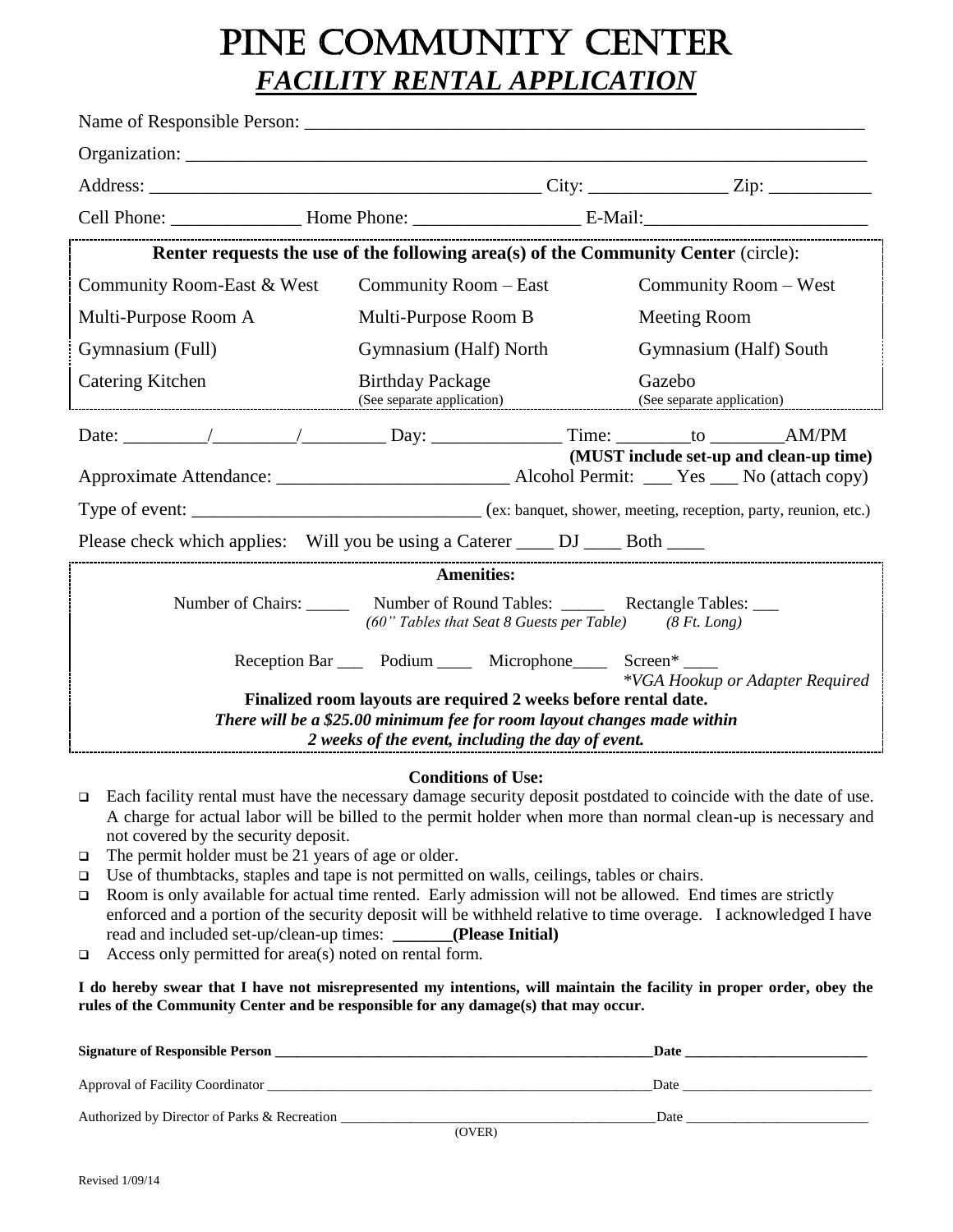## **PINE COMMUNITY CENTER FACILITY RENTAL PERMIT RATES**

**Prime Time:** Monday – Friday 4:00PM – 10:00PM & All Day Saturday & Sunday **Non-Prime Time:** Monday – Friday 6:00AM - 4:00PM

**First Fee:** Annual Member, Residents or Pine Non-Profit **Second Fee:** Non-Member, Associates, Non-residents, Non-Pine Business or Non-Profit Out of Pine **Third Fee:** Pine Business

| <b>AREA RENTED</b>                     | <b>PRIME TIME RATE</b> | <b>NON-PRIME TIME RATE</b> |
|----------------------------------------|------------------------|----------------------------|
| <b>Community Room East or West</b>     | \$70/80/72 per hour    | \$59.50/68/61per hour      |
| <b>Community Room East &amp; West</b>  | \$140/160/144 per hour | \$119/136/122 per hour     |
| Multi-purpose Room A or B              | \$40/50/45 per hour    | \$34/43/38 per hour        |
| <b>Meeting Room</b>                    | \$44/55/50 per hour    | \$37.50/47.50/42 per hour  |
| <b>Gymnasium (full)</b>                | \$150/170/153 per hour | \$127.50/145/131 per hour  |
| <b>Gymnasium (half) North or South</b> | \$90/100/90 per hour   | \$76.50/85/77 per hour     |
| <b>Catering Kitchen</b>                | \$50.00 per use        | \$50.00 per use            |

**The Township reserves the right to allow or disallow rental of the facility all or in part based upon the operation of the Community Center or comprehensive needs of the Community Center.**

### **Facility Rental Package Rates**

(Package Rates include Township Supervisory Staff) **\* MINIMUM FOUR (4) HOUR RENTAL during prime time hours for Community Rooms**

| <b>Hours</b>                           | <b>4-hour Package</b> | <b>6-hour Package</b> | <b>8-hour Package</b> | <b>10-hour Package</b> |
|----------------------------------------|-----------------------|-----------------------|-----------------------|------------------------|
|                                        |                       |                       |                       |                        |
| <b>Community Room East or West*</b>    | \$252/288/259         | \$357/408/367         | \$448/512/461         | \$595/680/612          |
| (4 hr. min. during prime time)         |                       |                       |                       |                        |
| <b>Community Room East &amp; West*</b> | \$450/522/470         | \$637/739/665         | \$800/928/835         | \$1062/1232/1109       |
| (4 hr. min. during prime time)         |                       |                       |                       |                        |
| Multi-purpose Room A or B              | \$144/180/162         | \$204/255/230         | \$256/320/288         | \$340/425/383          |
| <b>Meeting Room</b>                    | \$158.50/198/178      | \$225/280/253         | \$282/352/317         | \$374/468/422          |
| Gym (Full)                             | \$540/612/551         | \$765/867/780         | \$960/1088/979        | \$1275/1445/1301       |
| <b>Gym (Half) North or South</b>       | \$324/360/324         | \$459/510/459         | \$576/640/576         | \$765/850/765          |
| Catering Kitchen (per use)             | \$50                  | \$50                  | \$50                  | \$50                   |

#### **NO ADMITTANCE will be permitted before or after rented times.**

**RENTAL DEPOSIT**: 30% of rental fee due at time of booking is non-refundable. Balance due 30 days prior to event date is non-refundable. *Full payment is required if the event is scheduled within 30 days of submission of this application.*

**DAMAGE SECURITY DEPOSIT:** \$200.00 per room (separate check post-dated) and will be returned if not needed.

**DATE CHANGE:** Requests for date changes will have a \$25.00 administrative fee applied and subject to availability. Date Changes are permitted only within current calendar year.

#### **PINE COMMUNITY CENTER 100 PINE PARK DRIVE WEXFORD, PA 15090 724-625-1636, Ext 3 (PHONE) 724-625-1608 (FAX) www.twp.pine.pa.us**

#### **COMMUNITY CENTER HOURS OF OPERATION Monday through Friday: 6:00 AM – 10:00 PM Saturday: 8:00 AM – 5:00 PM ~ Sunday: 8:00 AM – 5:00 PM Rentals may be available after normal business hours please contact Facility Coordinator for details**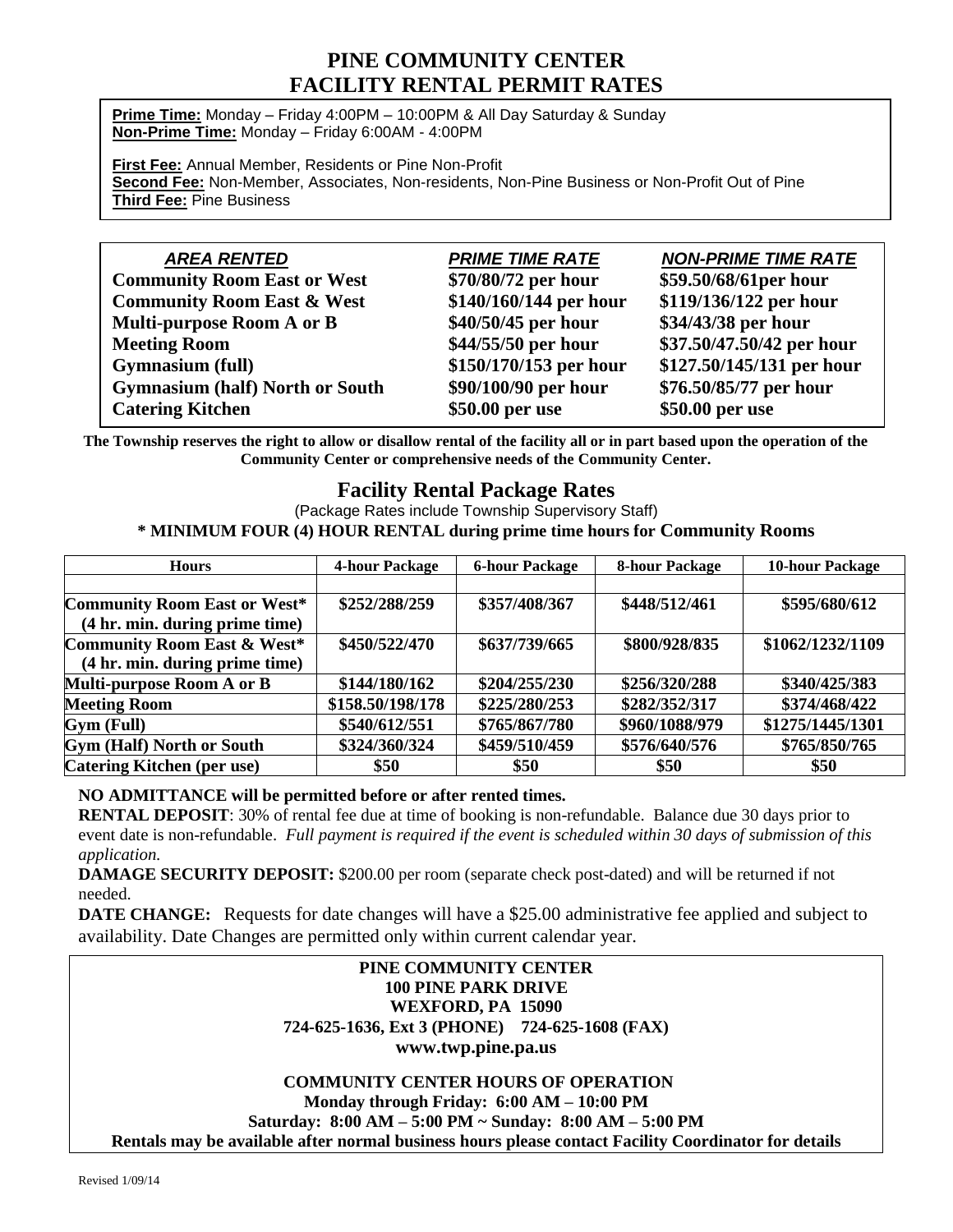## **Pine Community Center Renter Responsibilities**

- Rental dates are not secured until **EVERYTHING** below is received:
	- *Facility Rental Application*
	- *- 30% down payment (Full Payment if rental is within 30 days of booking)*
	- *- \$200.00 per room Security Deposit (\$400.00 for Community Room East & West Rental).*

*This must be a postdated check ONLY.*

• All outside vendors must be approved. Renter is responsible for any damages associated with the vendor's use of the facility. **Both** the renter *and* vendor are responsible for the clean-up of any area used by the vendor.

• It is the responsibility of the permit holder to clean all rented areas at the end of each use and deposit trash in the appropriate receptacles. *This includes picking up all trash/debris on the floor and sweeping the floor, properly cleaning up any spills, cleaning the catering kitchen (if used) and removing all decorations and belongings from the room.*

• Rooms are only available during actual rented time. Early admission will not be allowed. *A portion of the security deposit will be withheld relative to time overage. Renter must include any set-up and clean-up time in the actual rented time.* 

• No belongings may be brought in before rented time or left after the rental for later pick up. *Please make accommodations accordingly as the Township assumes no responsibility for personal belongings and valuables brought into the building.* 

• Guests are not permitted in the lower level of the Community Center including the Fitness Area and Gymnasium (unless rented), and Upper Gathering Area during rentals. *All guests must stay in the areas stated on the rental permit. It is the responsibility of the permit holder to enforce this rule.* 

• Use of thumbtacks, staples, and tape is not permitted on walls, ceilings, tables, or chairs. *Any damages to the facility or Township property will be the responsibility of the applicant.* 

• No food or drink is permitted outside of rented area(s).

• No alcohol (with proper permit and \$25.00 fee) will be served to persons less than 21 years of age or to any persons know to be intoxicated or exhibiting visibly noticeable intoxicated behavior. It is the permit holder's responsibility to enforce these restrictions. *A licensed bartender is highly recommended.* 

• Confetti, rice, spray string, etc. is NOT permitted. *A charge for actual labor will be billed to the permit holder when more than normal clean-up is necessary and not covered by the security deposit.*

*I have read and fully understand these and all other conditions listed on the Facility Rental Permit and attachments. Please be advised you jeopardize future facility rentals or loss of your security deposit by disobeying the rules and regulations listed in your rental agreement.* 

| <b>Signature of Applicant:</b> |  |  |  |
|--------------------------------|--|--|--|
|--------------------------------|--|--|--|

 $\blacksquare$  Date: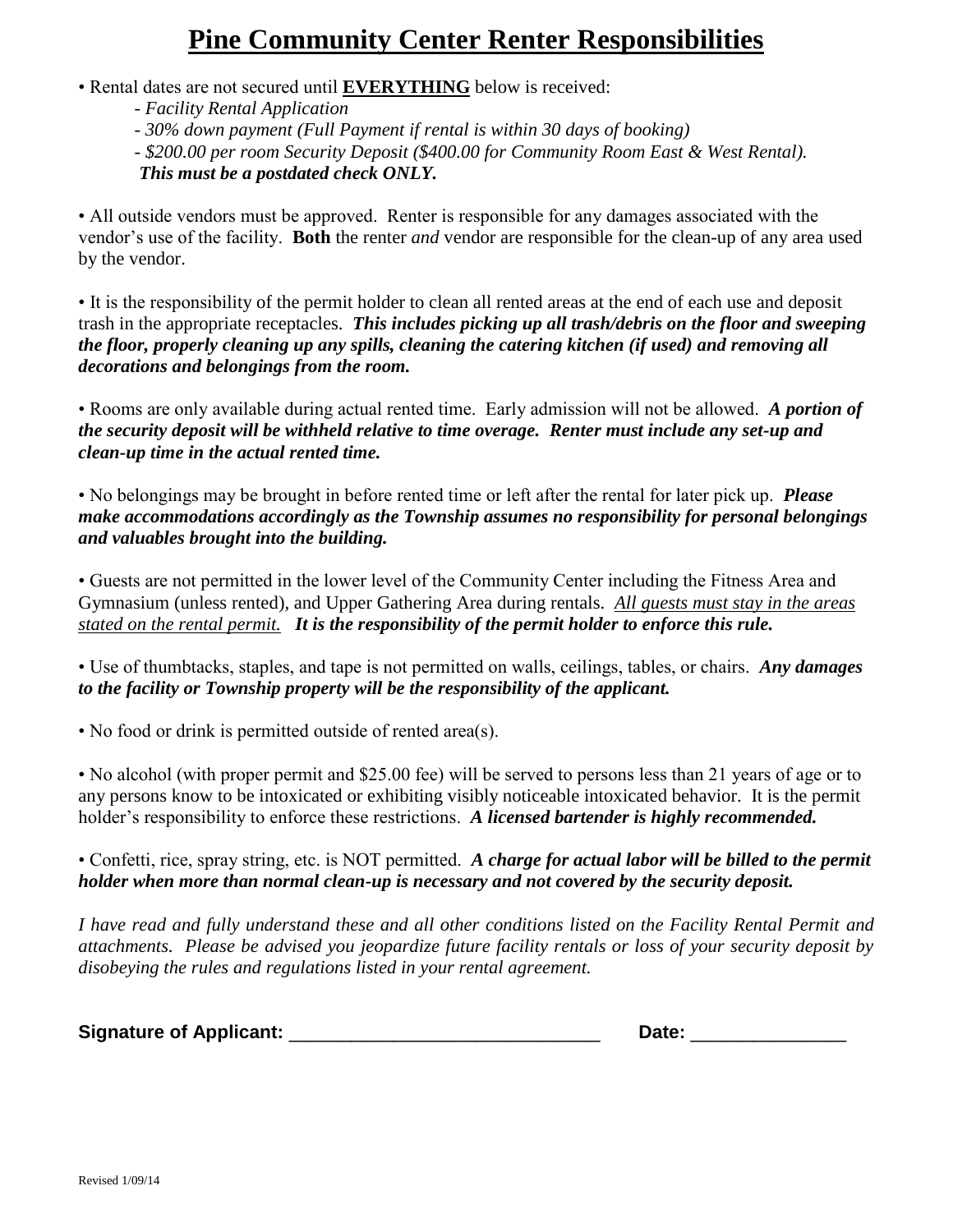## **FACILITY RENTAL PERMIT WAIVER**

The undersigned also agrees, on behalf of himself, his heirs, successors, or assigns and/or any organization he represents, its successors, assigns, members, participants and attendees at any function supported by this permit, to discharge, protect, release, indemnify and hold harmless the Township of Pine, its agents, officers, employees, elected and appointed officials, successors and assigns from any and all claims, damages, injuries, demands, actions, liabilities and expenses whatsoever, including but not limited to costs of defense and attorneys' fees, directly or indirectly arising out of or relating to or resulting from any personal injury (including death) or damages to any person or property damage of any kind arising from applicant's use of this permit granted by the Township of Pine

In accepting this permit, the undersigned representative assures compliance by the group or organization. Failure to follow any of the above rules or direction from Township personnel could result in the forfeiture of permit (without refund of permit fee or any security deposit) and possible denial of future permits.

In the event that the permit application is submitted on behalf of a group or organization, the undersigned certifies to the Township of Pine that he/she is a duly authorized agent and representative of

\_\_\_\_\_\_\_\_\_\_\_\_\_\_\_\_\_\_\_\_\_\_\_\_\_\_\_\_\_\_\_\_\_\_\_\_\_ (name of group/organization) and empowered to legally bind said group/organization to the above-stated terms and conditions.

I have read and fully understand the conditions of this permit and the attachments.

| Signed:<br><b>Organization:</b><br>Jate: |
|------------------------------------------|
|------------------------------------------|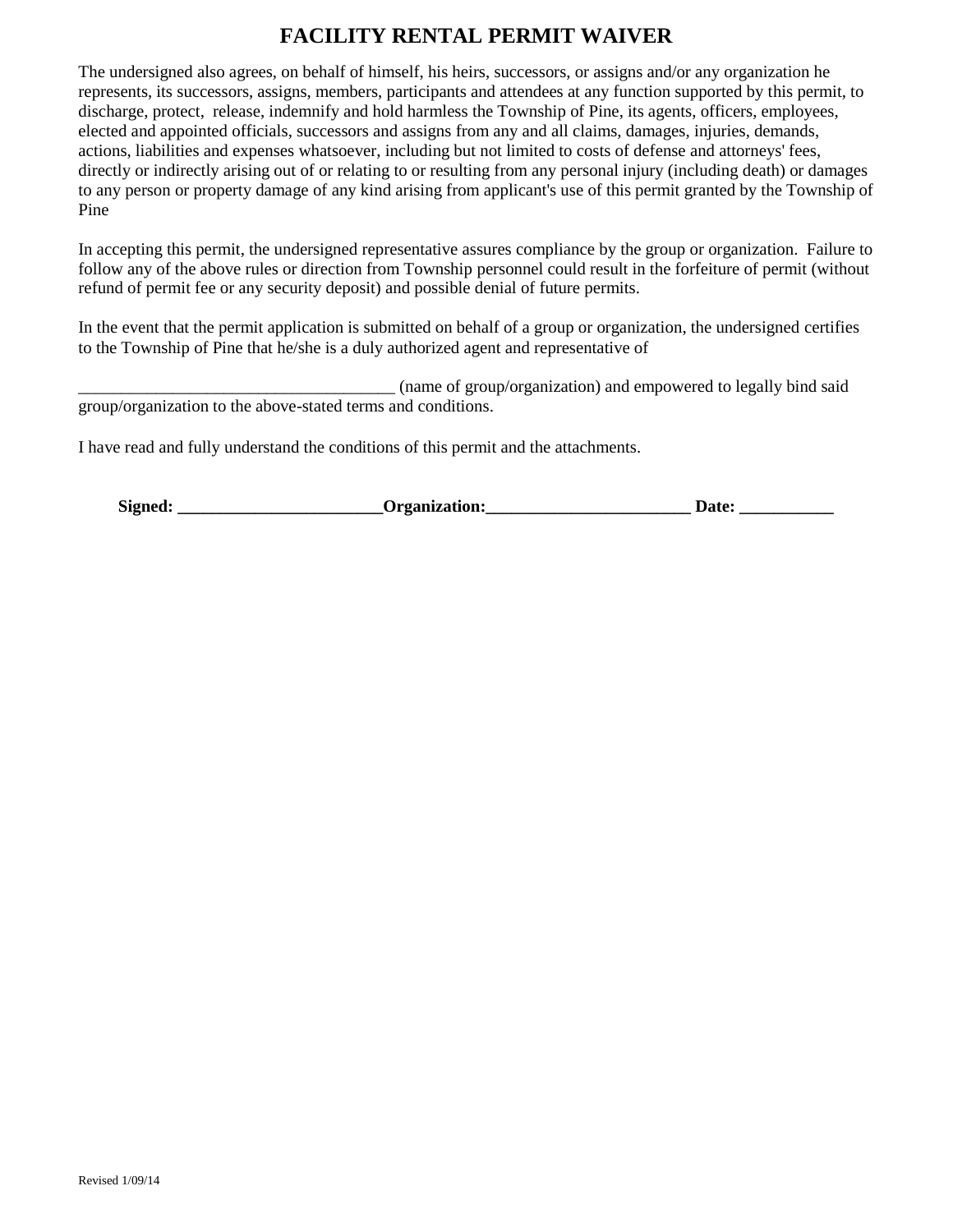## **PINE COMMUNITY CENTER FACILITY RENTAL RULES**

## **Making a reservation:**

Reservations or rentals will be accepted up to one year in advance.

Renter must meet with staff coordinator, by appointment, to confirm rental date, location along with additional renter requests.

 If renter chooses to make a reservation by phone, he/she has seven (7) business days to meet with the Staff Coordinator by appointment to confirm and finalize rental information.

 A non-refundable rental deposit (30% of facility rental) and the damage security deposit (separate checks are required) must be paid at the time of the reservation. The balance due (non-refundable) must be paid thirty (30) days prior to the event. The damage security deposit will be returned, provided extra clean-up work or repair is not necessary following use. Should the security deposit not be sufficient to cover all clean-up/repair, renter will be billed for the difference.

Damage security deposit check should be post-dated to coincide with the reservation date.

 To avoid the loss of the security, please be sure to clean up and properly dispose of all supplies and materials such as decorations (streamers, banners, balloons, etc.) food products, utensils and containers.

 Facility rental may be available outside normal operating hours. Please speak with the Staff Coordinator.

 Requests for date changes will have a \$25.00 administrative fee applied and subject to availability. Permitted only within current calendar year.

 Return only the completed application form. Retain copies of the instructions for your records. Submission of application does not guarantee rental until permit is approved.

## **Guidelines for using the facility:**

- General Facility rules and Rental rules apply.
- **All outside vendors must be approved by Facility Rental Coordinator.**
- Approved rental shall be restricted to the areas identified on approved facility application.
- Alcoholic beverages are only permitted in approved facility areas. Licensed bartender highly recommended. (**Alcohol Beverage Consumption Permit Fee: \$25.00)**
- Alcohol permit holder must be at least 21 years of age.
- Smoking is NOT permitted in Pine Center. No smoking within five (5) feet of any exterior door.
- Fog machines, bubble machines, or other such equipment are not permitted.
- Moonwalks, trains, mechanical devices, etc. are not permitted.
- Confetti, rice or spray string is NOT permitted.
- Use of thumbtacks, staples, and tape NOT permitted on walls, ceilings, tables or chairs. Streamers, banners or balloons may be attached with string on chairs or designated attachment points.
- Use of candles (not including birthday cake candles) or any similar item is not permitted.
- Any damages to facility or Township property will be the responsibility of applicant.
- Youth under the age of 13 must be accompanied by an adult 18 years or older.

● Pine Community Center General Rules & Regulations & Family Definitions & Age Requirements apply. Patrons must be familiar and abide with the Pine Community Center General Rules & Regulations for each area of facility during usage.

- Room is only available for actual time rented. Early admission will not be allowed.
- Groups of 160 or more may require the service of two  $(2)$  security police personnel.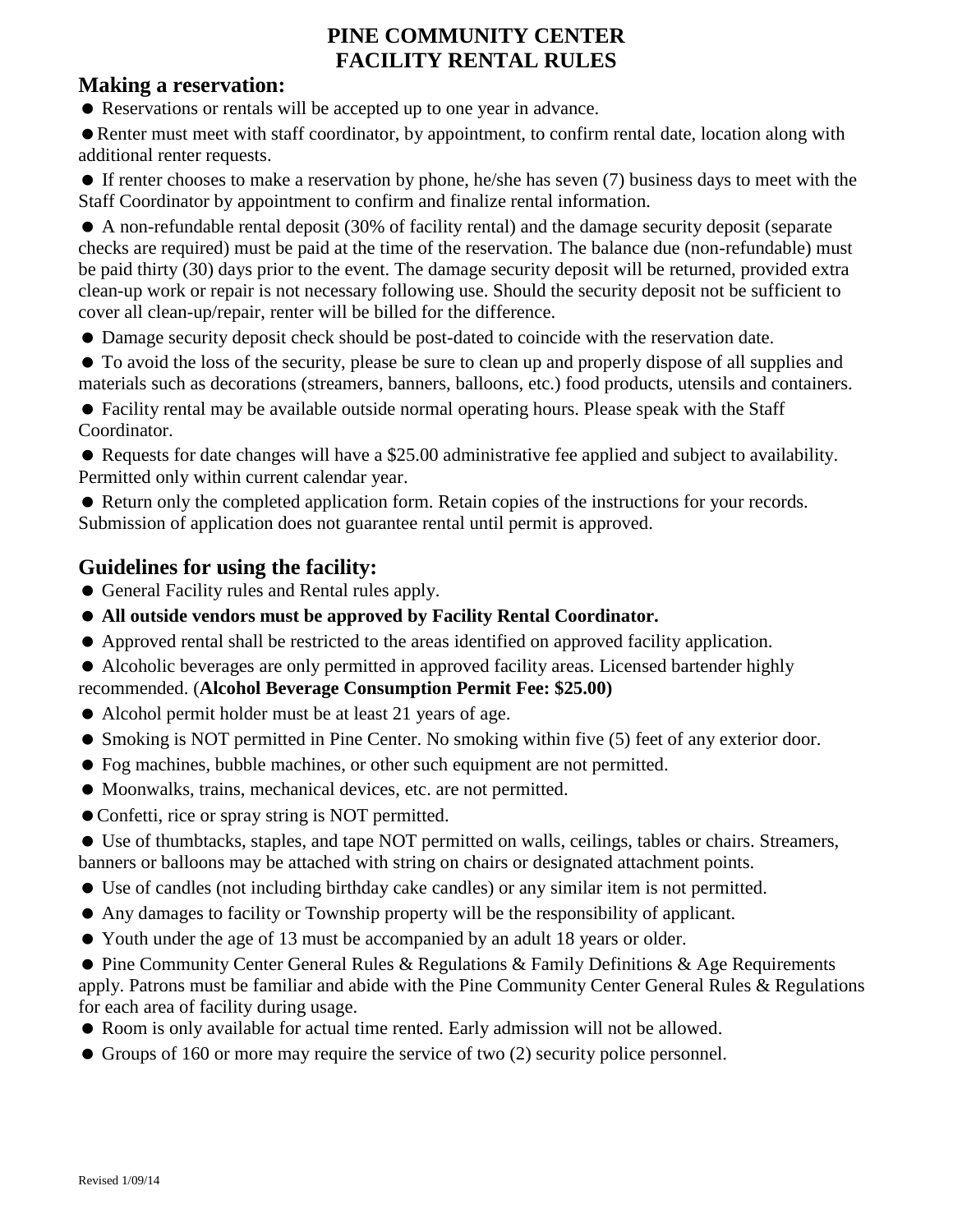#### **Facility Rental Rules**

#### **Guidelines for using the Facility** (continued)**:**

 Entrance/exit permitted by main entrance only for event participants. Caterers and other service persons may enter through the catering door entrance.

 Each group shall be responsible for the conduct of the group with a competent leader 21 years of age or older.

- Youth groups require adult supervision of one (1) adult for every ten (10) youth.
- The Township assumes no responsibility for personal belongings and valuables brought into the building.
- Size of room/occupancy load limits will limit the number of people permitted
	- ➢ **By order of the Township of Pine Fire Marshal,** if the fire alarm sounds:
	- ➢ All patrons, participants and spectators must evacuate (no exceptions).

➢ The organization's on-site representative will be responsible for ensuring that everyone in his/her group leaves the building. Move to a location well away from the building.

➢ The fire alarm must not be silenced until all occupants are evacuated.

 $\triangleright$  Under no conditions will the alarm be reset until approval from the Township of Pine on-site representative or Fire Department official has been given.

➢ Individuals who violate these regulations will be subject to fines levied by the District Magistrate for failing to abide by the BOCA National Fire Prevention Code.

#### **Additional policies:**

 Use of facilities does not imply endorsement or sponsorship of the event by the Township. Therefore, publicity shall be designed in such a way that no suggestion of endorsement and/or sponsorship is implied. (All such publicity shall be cleared in advance with the designated representative of the Township of Pine.)

 Signs are not permitted in facility, on parklands or adjacent roadways advertising an event, posting an event or directional.

 Noise and music must be kept to a minimum so as not to disturb others in facility. Noise levels subject to the discretion of management to lower noise in general, turn down volume or turn off music. Failure to follow direction from Pine Community Center staff may result in forfeiture of permit with eviction from facility and/or possible denial of future permits.

 The Township reserves the right to allow or disallow rental of the facility all or in part based upon the operation of the Pine Community Center or comprehensive needs of the Community Center.

 The Township will not assume responsibility for unforeseen circumstances such as a power failure, or other mechanical failure at the Community Center, or inclement weather conditions, which may constitute reason for cancellation.

• The Township of Pine cannot guarantee the availability of equipment requested on this form. Additional equipment may **NOT** be brought onto Township property by your organization unless such equipment is specifically identified and approved as part of the rental application. Any outside equipment must be removed after rental and may not be left on site.

#### **Renter requirements:**

- Renter must be at least 21 years of age.
- Must meet with Staff Coordinator to confirm rental information and to fill out necessary paperwork.
- Must be on premises during entire duration of time rented.
- Will be held responsible for any damages to facility/property or violations of Township policies.
- Responsible for general clean-up at the conclusion of the event.
- All fees, deposits, etc. are required prior to issuing permit or confirming rental date.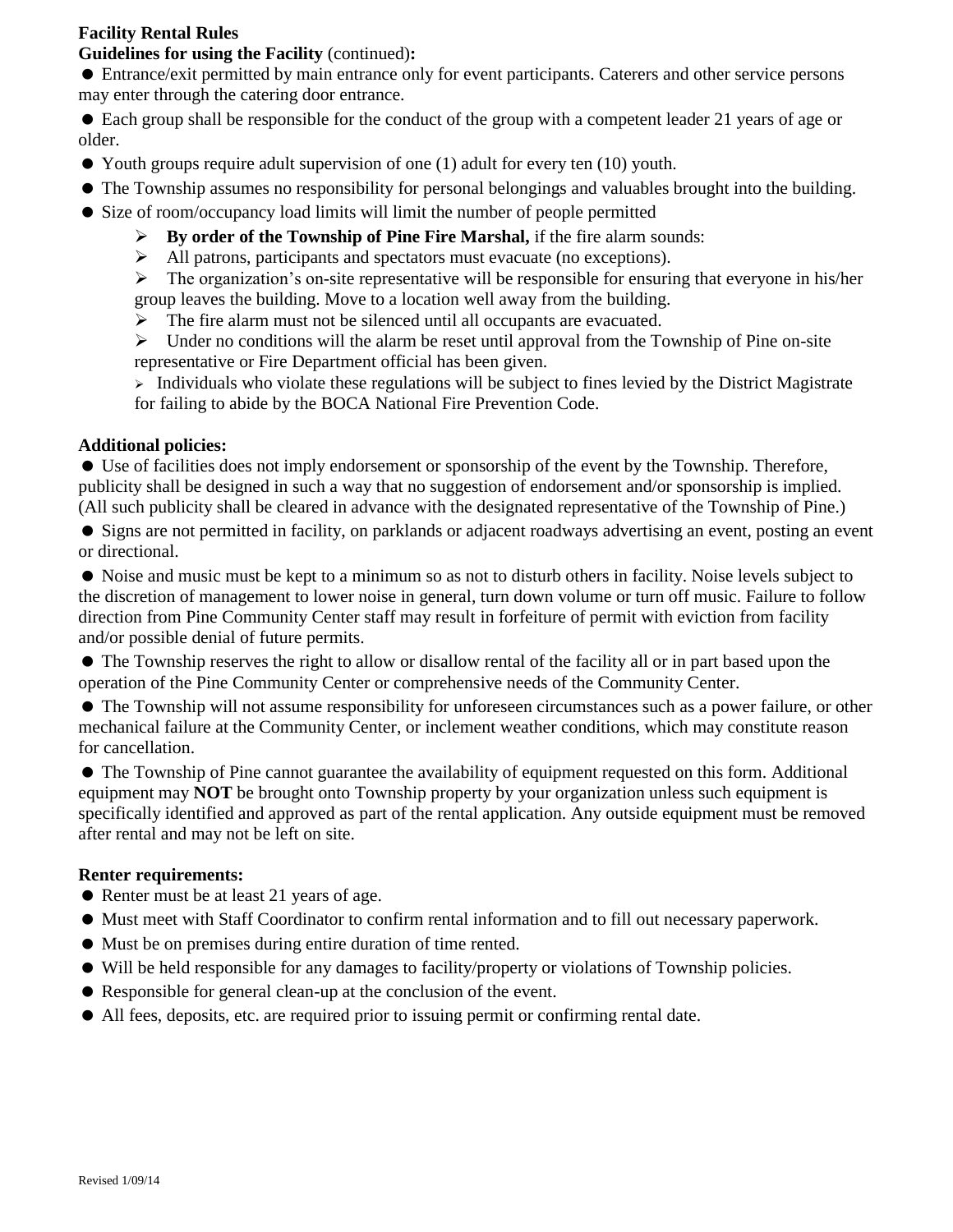## **PINE COMMUNITY CENTER CONTRACTED SERVICE POLICY & PROCEDURES**

#### **CATERERS**

Caterers are subject to approval by the Pine Community Center

If a caterer is dropping food off to an event or catering event:

 Certificates of Product Liability Insurance and General Liability Insurance must each be provided to Pine Community Center naming the Township of Pine as the additional insured and must be provided to the Pine Community Center prior to the issuance of an official permit.

The certificates must:

a) Provide a single limit of \$500,000 for product liability, personal injury and property damage each occurrence

b) Name the Township of Pine as the "Additional Insured."

c) Be written in such a manner that it is "primary" regardless of any other liability insurance that the Township may carry

 All caterers are to move vehicles immediately from drop off zone as soon as all items are unloaded and delivered.

 The Pine Community Center is not responsible for food, products, etc. dropped off prior to the rental date/time.

- If the Catering Kitchen is used by the caterer, the renter and caterer are both responsible for cleanup and any damages to facility and or appliances.
- The kitchen is for "staging" purposes **ONLY**. All food must be prepared outside of the facility and come ready to serve.

#### **DISC JOCKEYS (D.J'S)/ BAND**

Disc jockeys and bands are subject to approval by the Pine Community Center**.** Noise and music must be kept to a minimum so as not to disturb others in facility. Noise levels subject to the discretion of management to lower noise in general, turn down volume or turn off music. Failure to follow direction from Pine Community Center staff may result in forfeiture of permit with eviction from facility and/or possible denial of future permits.

 If a disc jockey is working at an event: Certificate of Liability Insurance naming the Township of Pine as the additional insured must be provided to the Pine Community Center prior to issuance of an official permit. The certificate must:

a) Provide a single limit of \$500,000 for personal injury and property damage each occurrence

b) Name the Township of Pine as the "Additional Insured."

c) Be written in such a manner that it is "primary" regardless of any other liability insurance that the Township may carry

#### *Certificates of Insurance must be hand delivered, mailed or faxed to the Pine Community Center. Insurance information must be provided at least five (5) business days prior to the day of rental.*

#### **ADDRESS:**

Pine Community Center 100 Pine Park Drive Wexford, PA 15090 ATTN: Parks & Recreation Department FAX: 724-625-1608.

**Questions – Please contact Facility Rental Coordinator – 724-625-1636, Ext. 119**